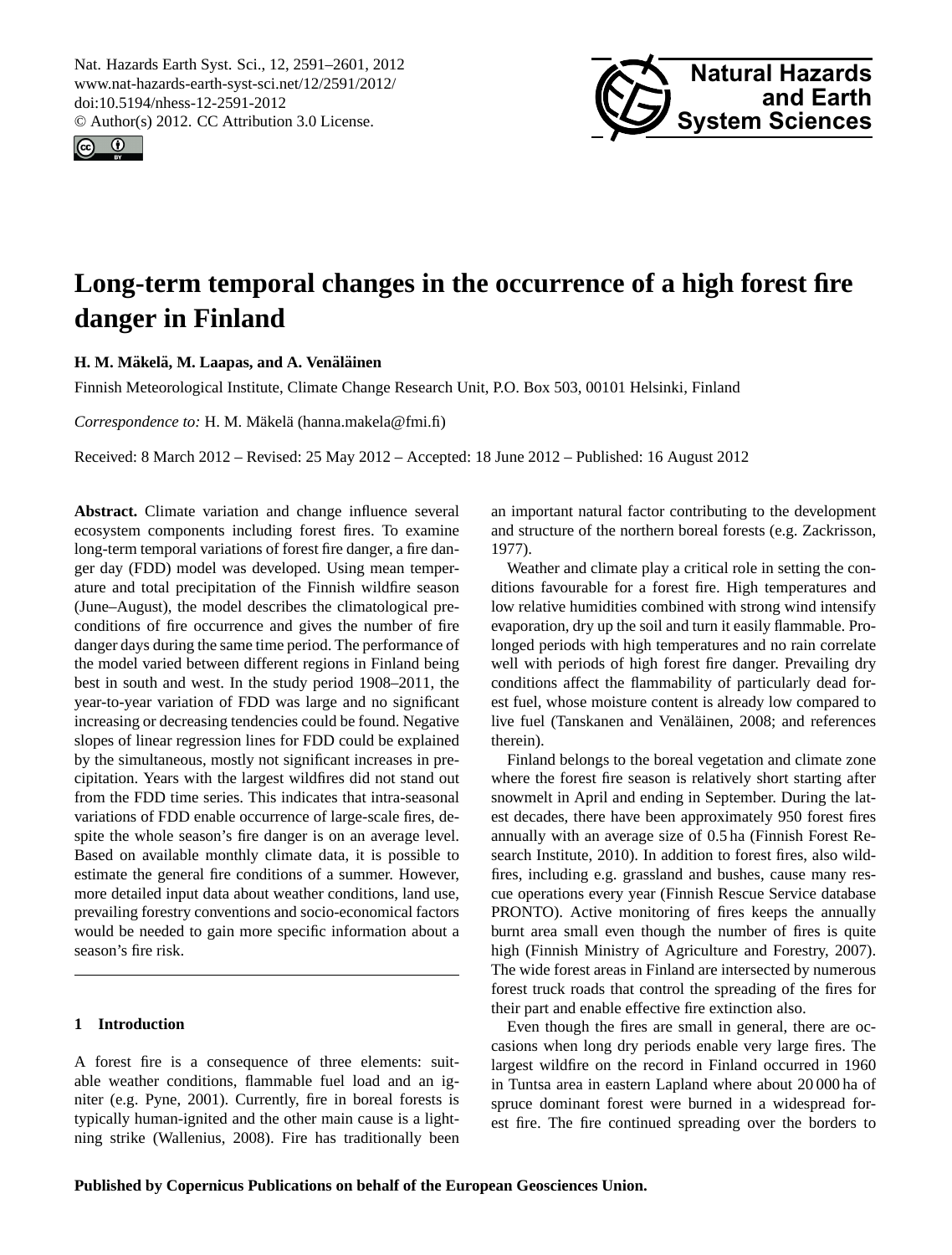Russia damaging more than 100 000 ha of forest there. Large wildfires are common in Russia where many million hectares of forest may burn during a typical summer (Vivchar, 2011). If the conditions are favourable for fire activities, the burned area may increase to tens of millions of hectares (Vivchar, 2011). These figures reflect the magnitude of the potential destruction possible in the boreal forests of Northern Europe in suitable conditions. In Finland, other significant conflagrations have occurred in 1959 in Isojoki-Honkajoki and in 1970 in Kalajoki, both in western Finland. Both events affected an area of about 1700 ha. In both cases, weather (especially varying winds) played an important role in hampering the fire extinction.

The possibility of large fires is very much dependent on the weather conditions. A long period with no rain and high wind speed is needed. Venäläinen et al. (2009) estimated that at some arbitrary location in Finland approximately once in ten years a 40-day period with at most 10 mm of accumulated rain is likely. According to fire statistics, these dry conditions even triple the number of fires occurring during a fire season. However, when we want to study long time series, not always are all the needed meteorological parameters available. Nevertheless, typically precipitation and temperature data are available, at least on a monthly scale, and they can explain most of the fire danger.

In Finland there is a long tradition in forest research, and also the occurrence of forest fires has been recorded and studied since the late 19th century (Saari, 1923; Laitakari, 1960). In his profound study, Saari (1923) proposes that the most significant controlling weather factor of the forest fire danger is drought. The weather parameters affecting the development of a drought are precipitation, evaporation and soil moisture. The negative correlations between the amount of rainfall during the summer months and both the number of fires and the total burned area were noticeable, the former correlation being somewhat higher than the latter. Already Saari (1923) pointed out that more fires and a greater burned area can be expected during warmer summers than during the colder ones. Thus, according to Saari (1923), the increase in the risk of forest fire depends partly upon a rise in the mean temperature, and partly upon a decreasing amount of rainfall, so that the rain amounts have a greater effect on the yearly fire danger variation than the temperature.

Long-term changes in forest fire danger could presumably follow, more or less, changes in climate. Temperatures in Finland are known to have increased during the latest 160 yr, spring being the season where the long-term warming is strongest (Tuomenvirta, 2004; Tietäväinen et al., 2010). Future temperatures are projected to increase particularly in winter, summertime warming being more modest though considerable (Jylhä et al., 2009). According to Jylhä et al. (2009), summers will get  $1-5\degree$ C warmer than during the period 1971–2000 by the end of this century. Due to the large year-to-year variation, there can hardly be found any clear trends in the summertime precipitation in the past climate, but for the future climate, models predict an increase in precipitation during summer months (e.g. Ylhäisi et al., 2010). Thus, projections of the future climate show indications both for increasing fire danger due to increasing temperatures and for decreasing fire danger due to increasing precipitation. Whether the fire danger will increase or decrease depends strongly on the temporal and spatial distribution of the summertime precipitation. Kilpeläinen et al.  $(2010)$ found out that the annual frequency of forest fires over whole Finland will increase by about 20 % by the end of this century compared to the present day. The increase of the fire potential was more pronounced in the southern than the northern part of the country.

Fire danger can nowadays be estimated in advance by means of different fire potential models that produce indices of the risk of a fire. In Finland, the national weather service follows operationally conditions favourable for forest fires using a fire danger index called Finnish Forest Fire Index (FFI) (Vajda et al., 2012; Heikinheimo et al., 1998; Venäläinen and Heikinheimo, 2003). The most commonly used method for evaluating forest fire danger in Europe and North America is the so-called Canadian Forest Fire Danger Rating System (CFFDRS) from the late 1960s (Van Wagner, 1987). According to Vajda et al. (2012), these two fire danger evaluation systems give consistent results about the fire danger in Finland especially during the high fire season. Though forest fire danger indices would give a good assessment on the long-term temporal variation of fire potential, they can be used very seldom only because the needed detailed meteorological input data are rarely available. That is why the long-term fire danger assessments must rely on more simple but available data. Typically, this means monthly, sometimes daily, mean temperatures and precipitation values. As well, the observation network used to be very sparse and thus the spatial coverage has been very coarse. With meteorological and/or climatological input data, one can assess the probability of a forest fire from the viewpoint of weatherrelated factors. Forest fire danger indices based on this kind of data give an evaluation of prevailing fire danger. Inclusion of causative agents such as human action and vulnerability of the environment expands the concept of fire danger into fire risk (e.g. Hardy et al., 2005; NWCG, 2011).

The main objective of this study is to examine the longterm temporal variation of forest fire danger in Finland with emphasis on the extreme fire danger conditions. In this study, long, gridded, climate data sets of monthly mean temperature (Tietäväinen et al., 2010) and precipitation sums (Ylhäisi et al., 2010) in Finland starting from the early 20th century are combined with the time series of the Finnish forest fire index starting from the 1960s. Based on the regional correlations between the fire danger data and the climate data, a fire danger day (FDD) model will be developed. Using the model, the seasonal number of forest fire danger days in the first half of the 20th century will be estimated. Extreme value analysis methods are applied to the modelled forest fire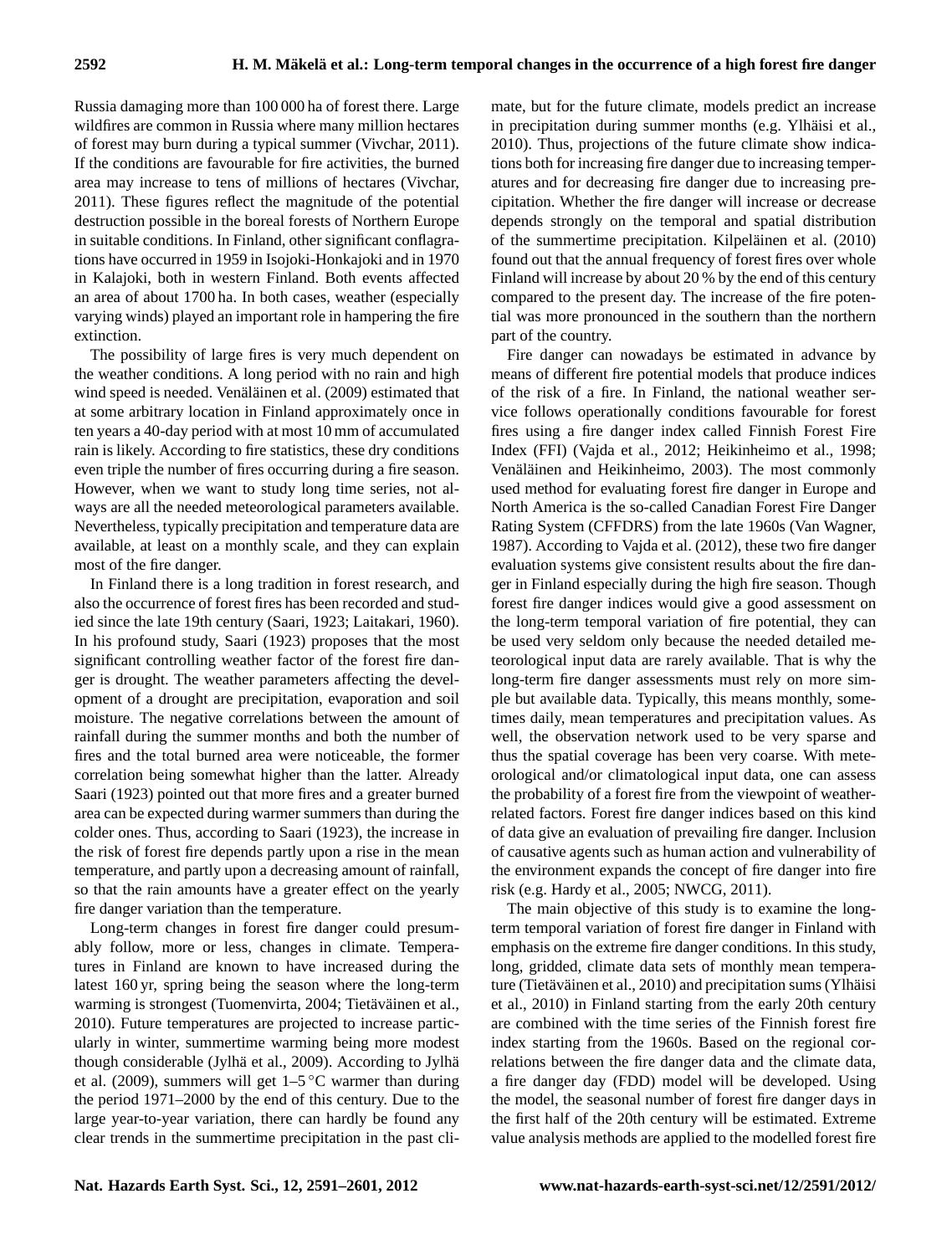**Table 1.** Scaling of the volumetric moisture content (%) into classes of surface wetness and forest fire index (FFI). Table adapted from Vajda et al. (2012).

| Index       | Volumetric moisture (%) | Moisture status |
|-------------|-------------------------|-----------------|
| 6.0         | 10                      | Very dry        |
| $5.9 - 5.0$ | $11 - 14$               | Dry             |
| $4.9 - 4.0$ | $15 - 19$               | Moderately dry  |
| $3.9 - 3.0$ | $20 - 25$               | Moderately wet  |
| $2.9 - 2.0$ | $26 - 32$               | Wet             |
| $1.9 - 1.0$ | $33 - 50$               | Very wet        |

danger time series to investigate the occurrence of the highest fire danger conditions. The results of the study can give new insight on the role of fire as one key element in the Finnish forest ecosystem. The planning of rescue services may also benefit from the information concerning the long-term variation of fire danger.

## **2 Material and methods**

# **2.1 Assessment of forest fire danger**

In this study, we assessed the forest fire danger based on a forest fire danger index called Finnish forest fire index (FFI). The FFI value describes essentially the moisture content of a soil surface layer. For computation of the index, volumetric moisture of a 60-mm-thick soil surface layer is estimated using evaporation and precipitation data (Vajda at al., 2012; Venäläinen and Heikinheimo, 2003; Heikinheimo et al., 1998). Estimation of the actual evaporation from the surface is done using potential evaporation, which is calculated from routine weather observations with the so-called Penman-Monteith equation (Monteith, 1981), and drying efficiency describing the ability of a surface to evaporate in certain atmospheric conditions. Details of the calculation of the index are described in Vajda et al. (2012).

The follow-up of the soil moisture starts immediately after the snow has melted in spring. The volumetric moisture content is estimated to be at maximum 50 % and at minimum 10 % (Heikinheimo et al., 1998), corresponding to FFI values of 1 (the lowest possible fire danger) and 6 (the highest possible fire danger), respectively (Table 1). A forest fire warning is put out if FFI equals 4 or more. In Finland, an average fire season starts in April and ends in September.

The fire index data we used for this study consisted of daily values of FFI collected from 36 weather stations located around Finland (Table 2, Fig. 1). The FFI data covered at most of the stations years 1961–1997. For some stations, the data coverage period was shorter (Table 2). After 1997, calculation of the fire index was changed into a grid-based routine. For this study, we used only station-wise FFI data.

|                | Region                      | Observation<br>stations with<br>FFI data                                           | Data period                                                                                          |
|----------------|-----------------------------|------------------------------------------------------------------------------------|------------------------------------------------------------------------------------------------------|
| 1              | Uusimaa                     | Hanko<br>Inkoo<br>Helsinki<br>Vantaa                                               | 1961-1997<br>1963-1997<br>1985-1997<br>1961-1997                                                     |
| $\overline{2}$ | <b>Finland Proper</b>       | Suomusjärvi                                                                        | 1988-1997                                                                                            |
| 3              | Satakunta                   | Pori<br>Rauma<br>Kankaanpää                                                        | 1961-1997<br>1961-1996<br>1961-1997                                                                  |
| 4              | Tavastia Proper             | Jokioinen                                                                          | 1961-1997                                                                                            |
| 5              | Pirkanmaa                   | Pirkkala<br>Jämsä                                                                  | 1980-1997<br>1964-1997                                                                               |
| 6              | Päijänne Tavastia           | Lahti                                                                              | 1961–1997                                                                                            |
| 7              | Kymenlaakso                 | Kotka<br>Kouvola                                                                   | 1961-1997<br>1961–1997                                                                               |
| 8              | South Karelia               | No stations                                                                        |                                                                                                      |
| 9              | Southern Savonia            | Mikkeli                                                                            | 1961-1997                                                                                            |
| 10             | Northern Savonia            | Kuopio                                                                             | 1961-1997                                                                                            |
| 11             | North Karelia               | Ilomantsi                                                                          | 1961-1997                                                                                            |
| 12             | <b>Central Finland</b>      | Viitasaari                                                                         | 1970–1997                                                                                            |
| 13             | Southern Ostrobothnia       | Ähtäri                                                                             | 1961-1997                                                                                            |
| 14             | Ostrobothnia                | Vaasa<br>Valassaaret<br>Pietarsaari                                                | 1961-1994<br>1961–1997<br>1964-1991                                                                  |
| 15             | Central Ostrobothnia        | No stations                                                                        |                                                                                                      |
| 16             | Northern Ostrobothnia, east | No stations                                                                        |                                                                                                      |
| 17             | Northern Ostrobothnia, west | Nivala<br>Hailuoto<br>Pudasjärvi                                                   | 1965-1997<br>1961-1997<br>1961-1997                                                                  |
| 18             | Kainuu                      | Kajaani<br>Suomussalmi                                                             | 1961–1997<br>1971-1997                                                                               |
| 19             | Lapland                     | Kemi<br>Pello<br>Rovaniemi<br>Sodankylä<br>Salla<br>Muonio<br>Kilpisjärvi<br>Ivalo | 1961–1994<br>1971-1997<br>1961–1997<br>1961–1997<br>1961–1997<br>1962-1997<br>1980–1997<br>1961-1997 |
| 20             | Åland Islands               | Jomala                                                                             | 1961-1995                                                                                            |

From the daily FFI data, we calculated the number of days with high forest fire danger (fire danger day = FDD) during the main forest fire season from June to August when most of the fires take place. We used two thresholds:

FDD4 = number of days when FFI equals 4 or more;

FDD5 = number of days when FFI equals 5 or more.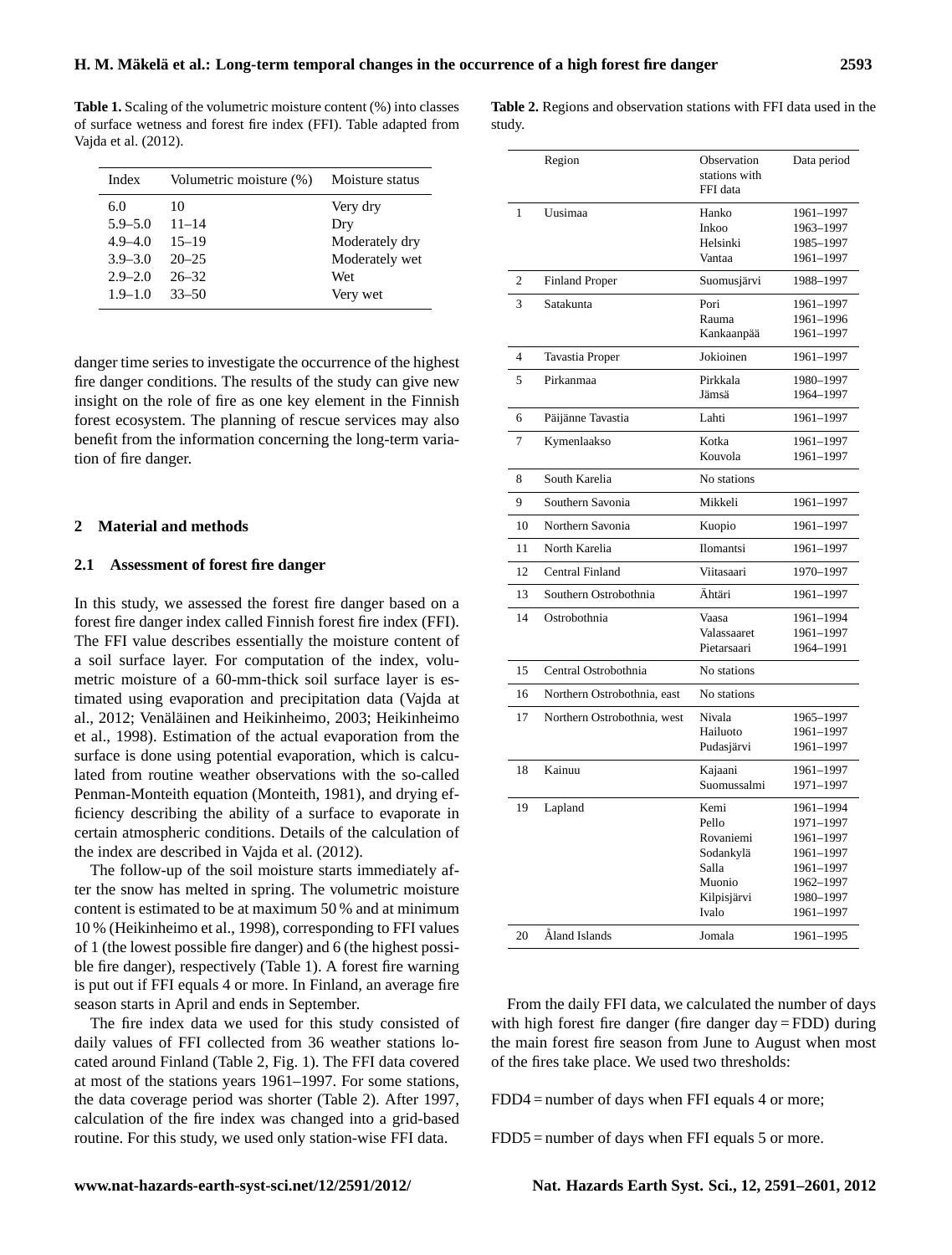

**Fig. 1.** Study regions are numbered from 1 to 20. Red dots mark the locations of the observation stations with FFI data. South of the horizontal line climate data start in 1908 while north of the line not until 1950.

After calculating the FDD4 and FDD5 values for each year and station, we interpolated the station values into a 10 km grid using a spatial interpolation method called kriging (e.g. Ripley, 1981). Regional FDD values were then calculated for 20 regions separately (Fig. 1) by averaging all the grid points in a region.

# **2.2 Climate data**

Climate data consisted of gridded monthly mean temperatures (Tietäväinen et al., 2010) and monthly precipitation sums (Ylhäisi et al., 2010). The gridded climate data have been produced by interpolating station values of monthly mean temperature and precipitation sums from Finnish weather stations, and from selected stations in Sweden, Norway and Russia near the Finnish border to a 10 km grid using a spatial interpolation method called kriging (e.g. Ripley, 1981; for climatological studies in Finland, Henttonen, 1991).

Gridded monthly precipitation data extend in the southern part of Finland back to the year 1908. In northern Finland, gridded precipitation data do not start until 1950 because of the lower station density. Monthly mean temperature grids were collected for the same time periods as the precipitation data. Regional values for June–August mean temperatures and precipitation sums were then calculated from the gridded climate values by averaging all the grid points in a region. By choosing interpolated climate data instead of station values, we were able to extend the time series of the estimated number of forest fire danger days as far back in time as possible. There are only few weather stations with FFI data that were operational already in the early decades of the 20th century.

# **2.3 Estimation of the number of the fire danger days**

We assumed that the summertime number of the fire danger days (FDD) has linear dependence on temperature  $(T)$  and precipitation  $(P)$  of the same period:

$$
FDD = a * X_T + b * X_P + c. \tag{1}
$$

The dependence was assumed to remain the same for the whole study period 1908–2011. Higher temperatures and lower precipitation amounts lead to more days with forest fire danger, and vice versa. The suitability of this relationship varied between the regions (Fig. 2). We fitted simple linear regression functions to the FDD and climate data in each of the regions separately during the overlapping data period from 1961 to 1997. By using the obtained regression models and the gridded climate data, we then estimated the number of fire danger days for the years 1908–2011 in southern Finland. Because of the shorter climate data series in northern Finland, the number of fire danger days for the regions 16– 19 was possible to estimate only starting from the mid-20th century.

#### **2.4 Extreme value analysis**

Extreme value analysis of fire danger days was performed for the southern regions with climate data starting from 1908 (regions 1–15 and 20; see Fig. 1). For the extreme value analysis, the regional FDD values were averaged over all the 16 regions instead of performing the analysis for each of the regions separately. For the northern regions (16–19), no extreme analysis was performed due to the shorter FDD time series starting in 1950 and the somewhat poorer data quality according to the determination coefficients of the regression models (see Sect. 3.1).

Extreme value analysis of the fire danger days was performed by using the R statistical computing environment and especially the R-based Extremes Toolkit software (Gilleland and Katz, 2005). Extreme analyses were carried out by maximum likelihood fitting of studied data sets to GPD (General Pareto Distribution) models (Coles, 2001). The GPD approach was chosen considering the nature of fire danger data with yearly values, rather than block maxima approach and GEV (Generalized Extreme Value) distribution that are more suitable for daily values. In the GPD approach used here, the part of the data exceeding a given threshold is fitted to the GPD distribution. Choosing the right threshold is important as a threshold that is too low will give biased GPD parameter estimates, but a threshold that is too high will result in large variance of GPD parameter estimates (Gilleland and Katz, 2005). The Extremes Toolkit provides two plotting tools for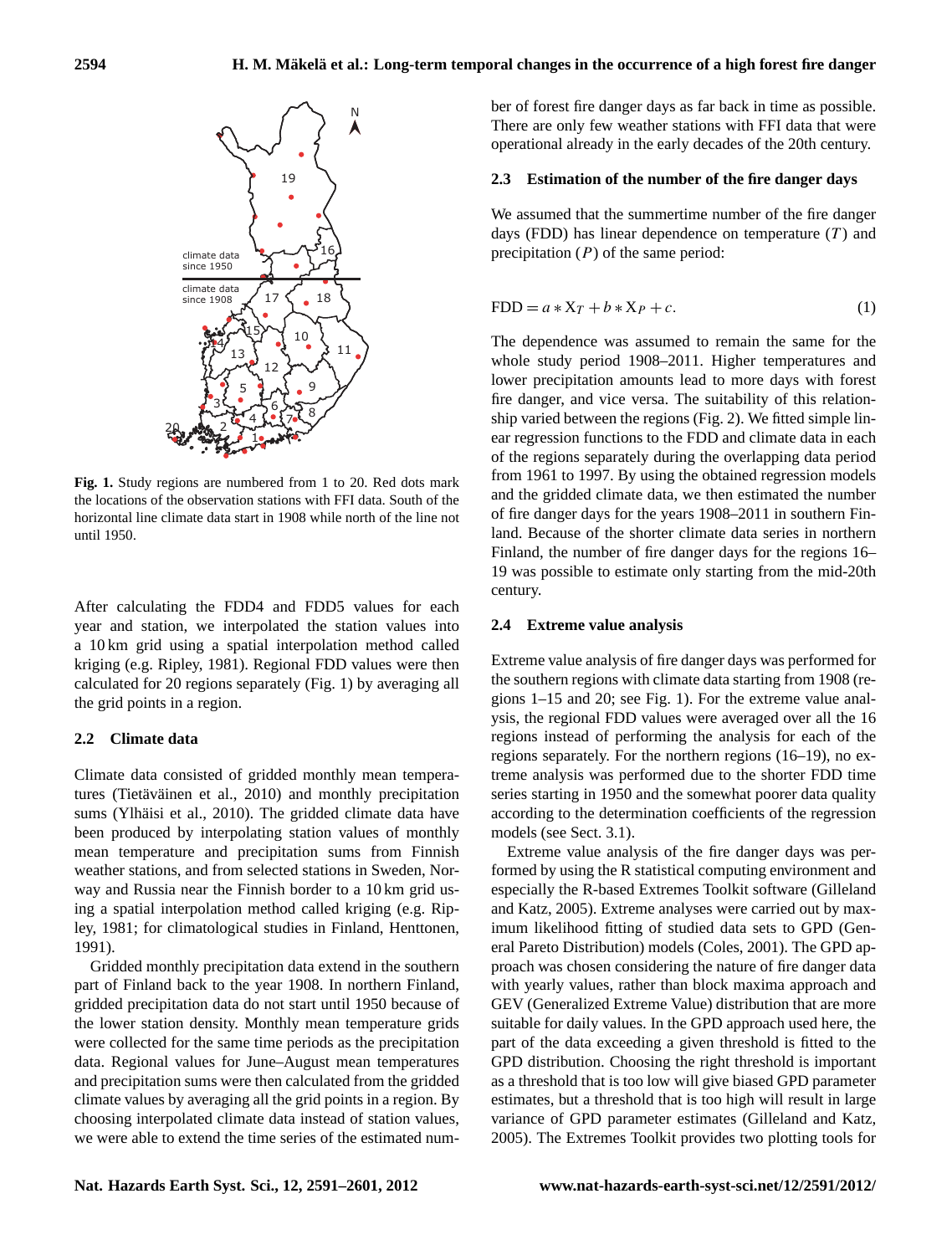

**Fig. 2.** Scatter plots of June–August mean temperature, June–August total precipitation and the number of the fire danger days calculated from the observed FFI in 1961–1997 in Kymenlaakso **(a)** for FDD4 and **(b)** for FDD5 and in North Karelia **(c)** for FDD4 and **(d)** for FDD5. Scales on the right side of each plot show the number of fire danger days corresponding to the size of the circles: a larger circle indicates more fire danger days.

threshold selection, both used here. These are mean residual life plots and methods that fit data to a GPD over a range of thresholds. Even with these descriptive tools, it should be kept in mind that choosing a threshold is in the end a subjective process.

The maximum likelihood estimates (MLE) and the 95 % confidence intervals, based on profile likelihood method (Coles, 2001), of return levels of the annually totalled FDD4 and FDD5 were calculated for 5, 10, 20, 50, 100, 200 and 500-yr return periods.

# **3 Results**

# **3.1 Number of estimated fire danger days based on monthly climate data**

For FDD4, the determination coefficient of the regression (Rsquared) varied from 0.251 in North Karelia to 0.766 in Kymenlaakso being on average 0.589. For FDD5, the R-squared varied from 0.124 in North Karelia to 0.610 in Uusimaa being on average 0.408 (Table 3). Both for FDD4 and FDD5, the lowest values of the determination coefficient were found in eastern Finland in North Karelia and the eastern part of Northern Ostrobothnia. The highest values of the determination coefficients were found in both cases in the southern and coastal regions (Fig. 3). For FDD5, the coefficients of determination were for every region lower than for FDD4. In the



Fig. 3. The coefficient of determination  $(R^2)$  of the linear multiregression models for **(a)** FDD4 and **(b)** FDD5. The red dots mark the locations of the observation stations with FFI data.

easternmost part of the country, the correlations were very low: in North Karelia only 0.124 and in the eastern part of Northern Ostrobothnia 0.170.

The estimated FDD data show that there was a lot of year-to-year variation. During the latest normal period 1981– 2010, the number of fire danger days varied between 13– 44 (FDD4) and 3–23 (FDD5); the least days occurred in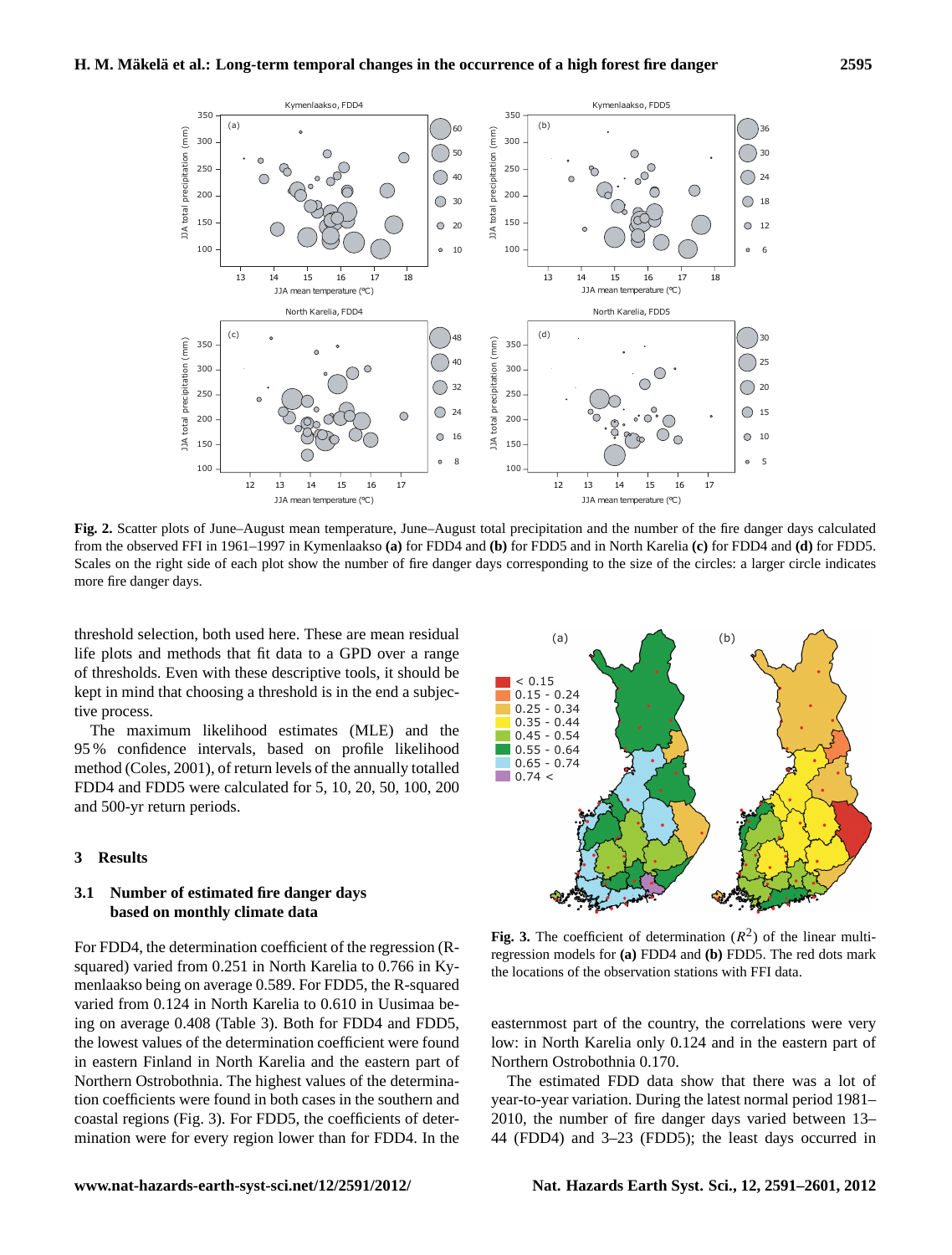|    |                             | FDD <sub>4</sub>            |       | FDD <sub>5</sub>            |       |
|----|-----------------------------|-----------------------------|-------|-----------------------------|-------|
|    | Region                      | Regression function         | $R^2$ | Regression function         | $R^2$ |
| 1  | Uusimaa                     | $4.13x_T - 0.18x_P + 6.75$  | 0.713 | $2.99x_T - 0.11x_P - 7.48$  | 0.610 |
| 2  | <b>Finland Proper</b>       | $3.16x_T - 0.18x_P + 24.67$ | 0.668 | $3.09x_T - 0.11x_P - 7.21$  | 0.501 |
| 3  | Satakunta                   | $2.83x_T - 0.19x_P + 29.02$ | 0.657 | $2.70x_T - 0.12x_P + 1.06$  | 0.491 |
| 4  | <b>Tavastia Proper</b>      | $4.86x_T - 0.15x_P - 13.02$ | 0.597 | $3.12x_T - 0.09x_P - 16.10$ | 0.480 |
| 5  | Pirkanmaa                   | $3.38x_T - 0.14x_P + 6.96$  | 0.546 | $2.26x_T - 0.07x_P - 5.24$  | 0.416 |
| 6  | Päijänne Tavastia           | $3.59x_T - 0.17x_P + 7.99$  | 0.616 | $2.33x_T - 0.08x_P - 7.39$  | 0.485 |
| 7  | Kymenlaakso                 | $3.77x_T - 0.20x_P + 14.63$ | 0.766 | $2.55x_T - 0.11x_P - 1.54$  | 0.540 |
| 8  | South Karelia               | $3.17x_T - 0.15x_P + 8.86$  | 0.580 | $1.32x_T - 0.08x_P + 6.62$  | 0.337 |
| 9  | Southern Savonia            | $3.64x_T - 0.13x_P - 3.23$  | 0.546 | $1.61x_T - 0.06x_P - 3.38$  | 0.378 |
| 10 | Northern Savonia            | $3.87x_T - 0.17x_P + 5.34$  | 0.687 | $1.93x_T - 0.09x_P - 1.01$  | 0.417 |
| 11 | North Karelia               | $3.18x_T - 0.07x_P - 7.65$  | 0.251 | $0.73x_T - 0.04x_P + 7.42$  | 0.124 |
| 12 | Central Finland             | $2.95x_T - 0.13x_P + 6.83$  | 0.544 | $1.58x_T - 0.05x_P - 3.41$  | 0.385 |
| 13 | Southern Ostrobothnia       | $1.83x_T - 0.17x_P + 35.47$ | 0.623 | $0.91x_T - 0.11x_P + 20.24$ | 0.520 |
| 14 | Ostrobothnia                | $1.51x_T - 0.23x_P + 55.63$ | 0.651 | $0.99x_T - 0.17x_P + 32.79$ | 0.555 |
| 15 | Central Ostrobothnia        | $1.61x_T - 0.19x_P + 40.79$ | 0.630 | $0.99x_T - 0.10x_P + 16.79$ | 0.444 |
| 16 | Northern Ostrobothnia, east | $3.12x_T - 0.08x_P - 9.74$  | 0.318 | $1.34x_T - 0.02x_P - 10.08$ | 0.170 |
| 17 | Northern Ostrobothnia, west | $2.02x_T - 0.20x_P + 36.29$ | 0.650 | $1.15x_T - 0.10x_P + 12.91$ | 0.398 |
| 18 | Kainuu                      | $3.04x_T - 0.16x_P + 12.33$ | 0.632 | $1.48x_T - 0.05x_P - 2.98$  | 0.307 |
| 19 | Lapland                     | $2.97x_T - 0.12x_P + 6.25$  | 0.563 | $1.02x_T - 0.04x_P + 0.21$  | 0.320 |
| 20 | Åland Islands               | $4.00x_T - 0.19x_P + 14.28$ | 0.549 | $4.04x_T - 0.10x_P - 20.08$ | 0.275 |

**Table 3.** The linear multi-regression functions and the coefficients of determination  $(R^2)$  for FDD4 and FDD5 for each of the regions. Minimum and maximum values of  $R^2$  are in bold.

the northeastern part of the country and most days in the southwest (Fig. 4). Thus, the days with fire danger (FDD4) accounted on average for 25–48 % of all the days during one season (June–August). The proportion of the days with very high fire danger (FDD5) was on average 3–14 % of all the days. Slopes of linear regression lines fitted for the annual number of fire danger days in 1908–2011 decreased in majority of the regions. However, none of the trend lines were statistically significant according to the simple t-test. At the same time, there was a significant increase (p-value  $< 0.05$ ) in June–August mean temperature in all regions except in Lapland (region 19). For precipitation, the linear regression lines decreased in all regions, but the slopes were statistically significant only in less than half of them.

Figures 5 and 6 give examples of the time series of the estimated number of fire danger days in Kymenlaakso and North Karelia, where the regression models performed the best and the poorest, respectively. The simple linear model of FDD tended to underestimate the very high values and overestimate the very low values of fire danger days compared to the observed numbers. This feature was emphasized in the FDD5 time series where the relationship between the climate and FDD data was generally weaker.

Year-to-year variation of FDD5 followed closely to that of FDD4 in each of the regions. The annual number of the FDD5 was on average 39 % of all the fire danger days (FDD4). The proportion of FDD5 to FDD4 was the largest in the southwestern regions (47–51 % in Satakunta, Finland Proper and the Aland Islands) and the lowest in the



**Fig. 4.** The average number of the fire danger days in 1981–2010 for **(a)** FDD4 and **(a)** FDD5. The red dots mark the locations of the observation stations with FFI data.

northeast (25–27 % in the eastern part of the Northern Ostrobothnia and in Lapland).

The average number of FDD4 and FDD5 for the southern part of the country (regions 1–15 and 20) was on average 29 and 13, respectively, in 1981–2010 (Fig. 7). The linear slopes for FDD4 and FDD5 calculated over the whole study period 1908–2011 decreased but statistically not significant.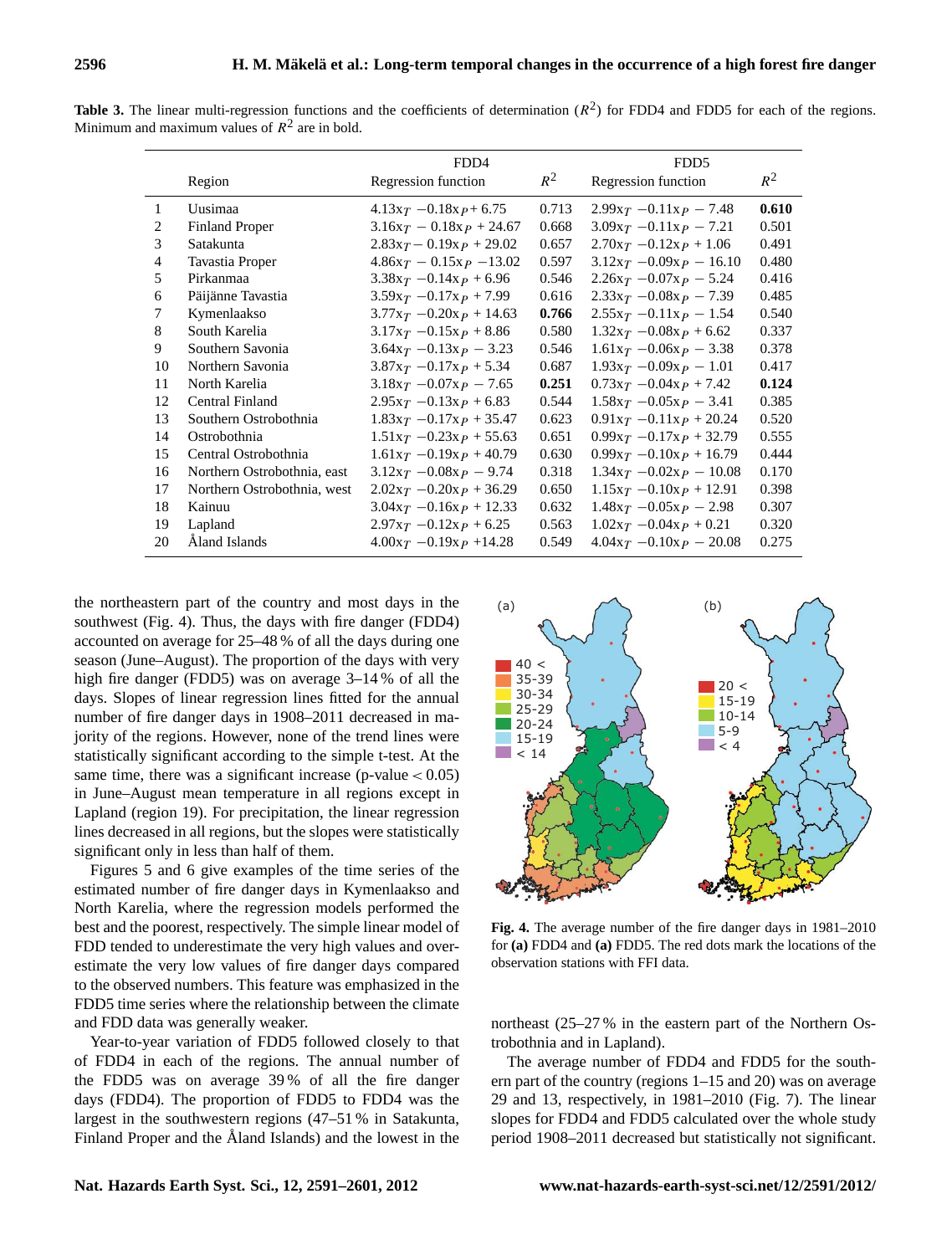

**Fig. 5.** Estimated number of fire danger days (black line) in Kymenlaakso **(a)** FDD4 and **(b)** FDD5 in 1908–2011. Red line shows the calculated number of the fire danger days based on the FFI data in 1961–1997.



**Fig. 6.** Estimated number of fire danger days (black line) in North Karelia **(a)** FDD4 and **(b)** FDD5 in 1908–2011. Red line shows the calculated number of the fire danger days based on the FFI data in 1961–1997.

Year-to-year variations were large also for the averaged FDD. Theoretical maximum number of fire danger days during one season would be 92. Thus, the average number of the FDD4 (FDD5) accounts for 32 % (14 %) of the maximum. The least fire danger days occurred in 1981 and 1998, which were the two rainiest seasons, whereas the driest seasons 1955, 2006 and 1917 led to the largest numbers of fire danger days (Fig. 7). The proportion of the days with very high fire danger (FDD5) to all fire danger days (FDD4) was the largest, 50 %, in 2006 and 1937, which were both very warm and dry.

In northern Finland, in 1950–2011, number of fire danger days has varied from 0 (0) to 39 (14) for FDD4 (FDD5). In 1981–2010, the average FDD4 (FDD5) was 18 (6). In 1981, which was the rainiest summer with precipitation amount 55 % above the average, there existed no fire danger days during June–August. The most fire danger days existed in 2006, 1969 and 1980. These seasons were also the driest ones.



**Fig. 7.** June–August **(a)** precipitation sum, **(b)** mean temperature, and the average number of the estimated fire danger days for **(c)** FDD4 and **(d)** FDD5 in the southern study area (regions 1–15 and 20) in 1908–2011.

#### **3.2 Extreme value analysis**

The maximum likelihood estimates (MLE) of return levels of the annual number of the averaged FDD4 and FDD5 ranged from 39 to 52 and from 18 to 26 for FDD4 and FDD5, respectively, for the return periods of 5 to 500 yr (Table 4). The upper confidence interval of return level of FDD4 for return period of 500 yr reached 59 being 64 % of the theoretical maximum (92 days). The upper and lower confidence intervals of the return levels of the fire danger days were asymmetrically distributed around the maximum likelihood estimate, the lower confidence interval being narrower than the upper interval (Fig. 8). The GPD model systematically underestimated the return levels of FDD4 and FDD5 for the longest return periods. However, all the FDD values remained within the confidence intervals (Fig. 8).

#### **4 Discussion and concluding remarks**

The number of fire danger days during the main Finnish wildfire season can, to some extent, be estimated based on the mean temperature and total precipitation of the same period. Consideration of temperature and precipitation data on a higher time scale, and inclusion of other variables, such as relative humidity, wind speed, or different indices related to drought, would have been needed to improve the analysis. For example, a heavy shower may contribute significantly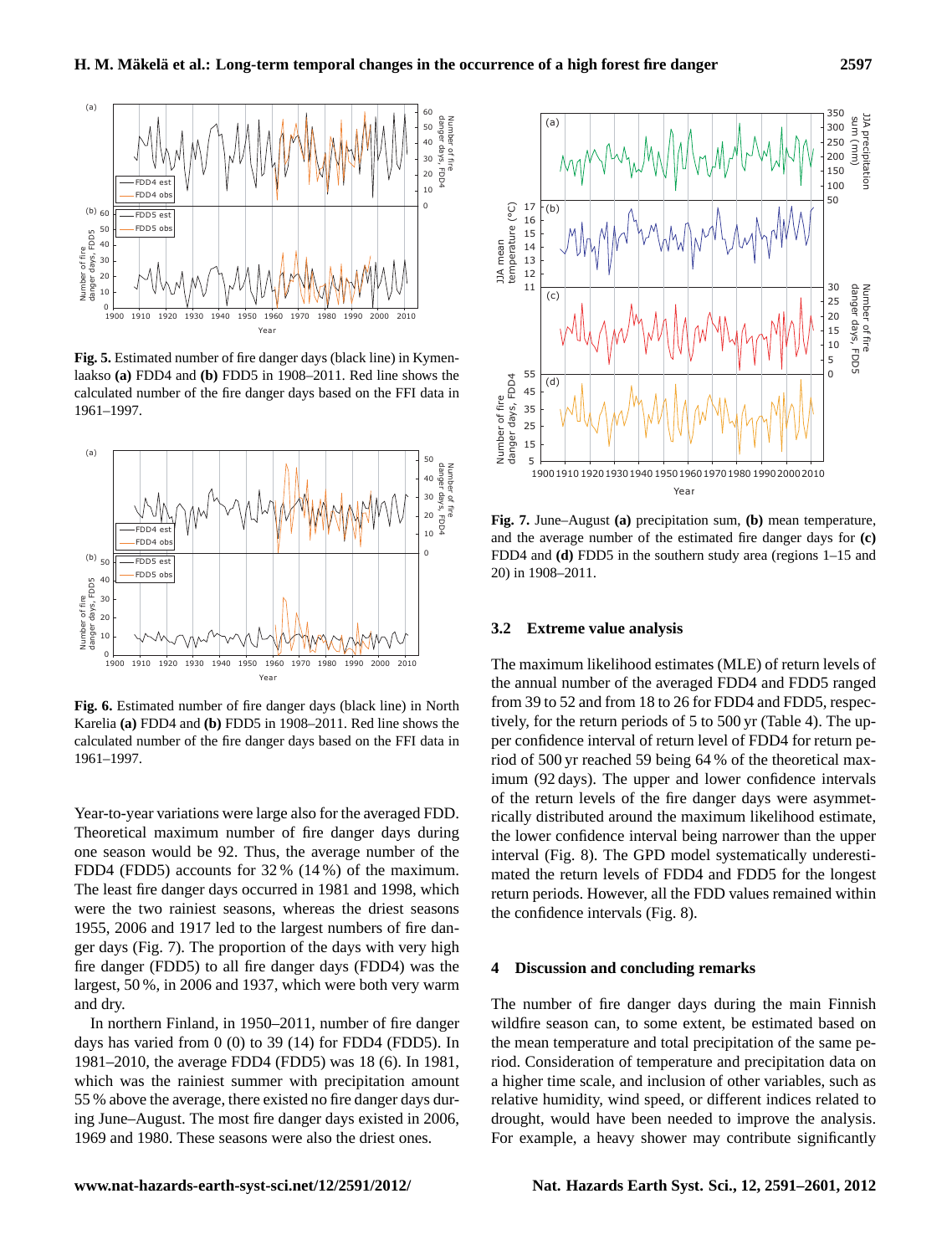

**Fig. 8.** Return level plots of **(a)** FDD4 and **(b)** FDD5 for 1908–2011. Black curve denotes maximum likelihood estimate of return level against different return periods. Blue curves are 95 % confidence limits of return levels based on the profile likelihood method.

**Table 4.** Maximum likelihood estimates (MLE) of return levels of FDD4 and FDD5 for 5, 10, 20, 50, 100, 200 and 500-yr return periods based on data from period 1908–2011. Upper and lower confidence intervals (CI), the used data threshold (u) for GPD fitting and the proportion of data exceeding the threshold (Rate) are presented also.

| FDD4 ( $u = 25$ , Rate = 78.8 %)   |                      |                      |                      |                      |                      |                      |                      |
|------------------------------------|----------------------|----------------------|----------------------|----------------------|----------------------|----------------------|----------------------|
| Return period                      | $5 \,\mathrm{yr}$    | 10 <sub>yr</sub>     | $20 \,\mathrm{yr}$   | $50 \,\mathrm{yr}$   | $100 \,\mathrm{yr}$  | $200 \,\mathrm{yr}$  | $500 \,\mathrm{yr}$  |
| Upper CI<br><b>MLE</b><br>Lower CI | 40.8<br>38.5<br>37.5 | 45.1<br>42.7<br>41.5 | 48.5<br>45.8<br>44.2 | 52.4<br>48.6<br>46.9 | 54.8<br>50.2<br>48.3 | 56.9<br>51.3<br>49.3 | 59.1<br>52.3<br>50.5 |
| FDD5 (u = 12, Rate = $62.5\%$ )    |                      |                      |                      |                      |                      |                      |                      |
| Return period                      | 5 yr                 | $10 \,\mathrm{yr}$   | $20 \,\mathrm{yr}$   | $50 \,\mathrm{yr}$   | $100 \,\mathrm{yr}$  | $200 \,\mathrm{yr}$  | 500 yr               |
| Upper CI<br><b>MLE</b><br>Lower CI | 19.5<br>18.2<br>17.7 | 22.1<br>20.7<br>20.0 | 24.1<br>22.5<br>21.7 | 26.4<br>24.2<br>23.3 | 27.9<br>25.1<br>24.1 | 29.2<br>25.7<br>24.7 | 30.7<br>26.3<br>25.3 |

to a month's precipitation sum even though for most of the month dry weather prevails. Comparison of the number of fire danger days with number of precipitation days would also likely improve the analysis. However, time series of the foregoing parameters are rather short, starting not until the 1960s. That is why, in order to obtain longer time series, we had to base the analyses on monthly temperature and precipitation data sets, which are as such reasonably adequate but by no means optimal for the approach.

The relationship between the fire season's mean temperature, precipitation sum and number of fire danger days was assumed to remain the same for the whole study period 1908–2011. At the same time, anthropogenic climate warming has affected Finland's climate by increasing mean temperatures (Tietäväinen et al., 2010). As for precipitation amounts, temporal changes are not easy to detect and they are mostly not significant (Ylhäisi et al., 2010). However, despite the different changes in summertime mean temperature and precipitation sum in the past, the summertime climate type itself in Finland has not changed. So far, there cannot be seen any significant changes in the summertime precipitation patterns in Finland, e.g. the number of dry days has remained the same for the whole 20th century (Heino, 1994). The 36 yr-long time period (1961–1997) from which the regression model between the climate variables and number of fire danger days was derived from represents well the 20th century summertime climate in Finland in general. All kinds of summers existed during that period: dry and wet, cool and hot.

Based on this climatological study, the fire proneness of the Finnish forests has not changed significantly during the last 100 yr even though at the same time the increase in the forest fire season's mean temperature was statistically significant. So, it seems that the simultaneous increase, albeit statistically mostly not significant, in precipitation sum has compensated the increased mean temperatures. Thus, the large natural year-to-year variations of precipitation and number of fire danger days still override their systematic changes, if there would be any. Based only on seasonal values of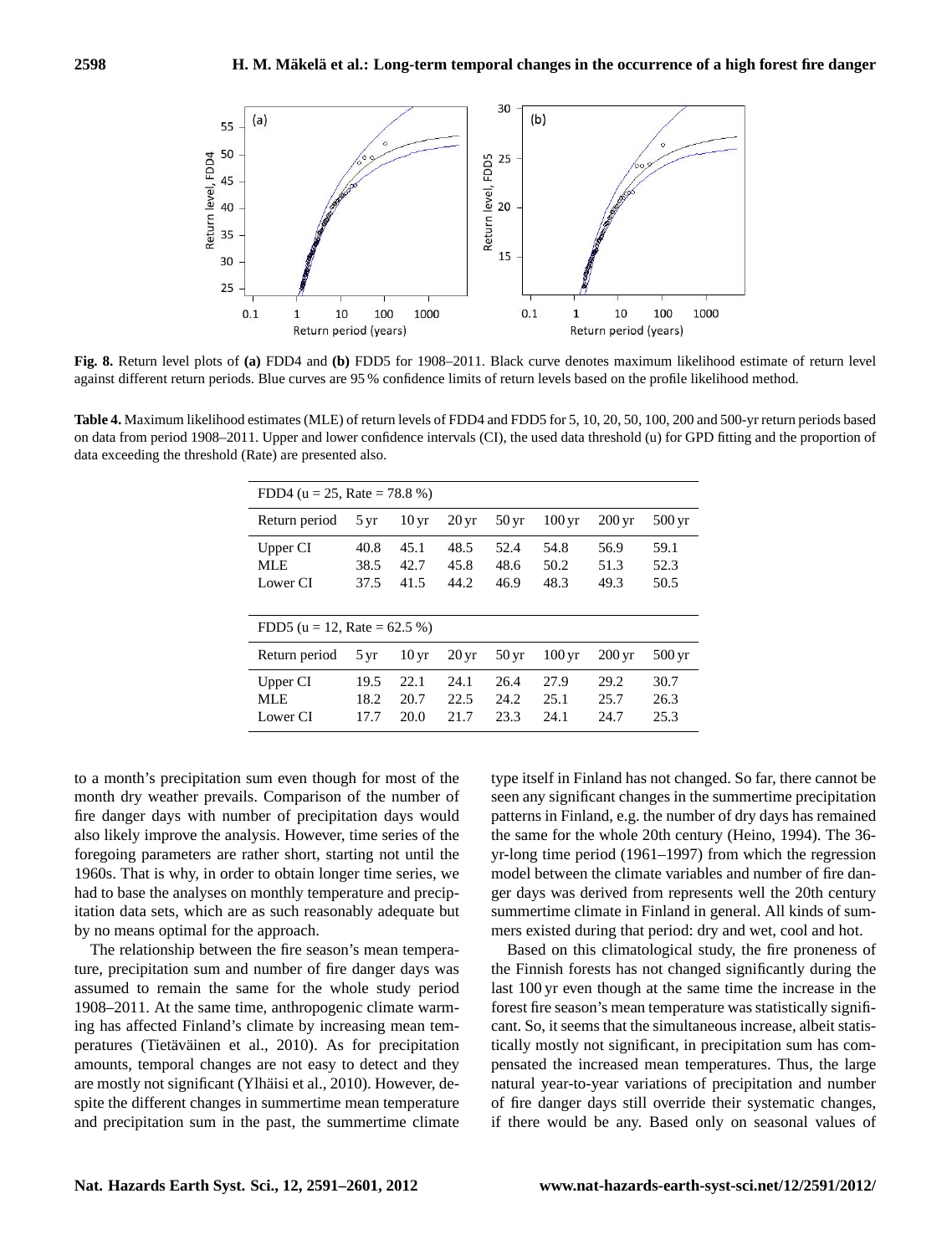temperature and precipitation, we cannot really draw any conclusion of the details of the climatological changes taken place, e.g. if the changes have been uniformly distributed or if they have concentrated on the extremes. If available, this detailed information would be very helpful in considering the changes in the occurrence of the fire danger days.

The spatial and temporal distribution of the future summertime precipitation will have a major role in defining the trend of number of fire danger days in future. The increasing of the fire danger days would require longer dry periods compared to present climate. According to Jylhä et al. (2009), the most distinct feature of the future summertime precipitation climate in Finland is a growth of heavy downpours. In light of the present knowledge, it is still unclear whether the number of dry days and the length of the longest dry spells will increase or decrease. Scenarios of future precipitation are still more uncertain than those of mean temperature (Hegerl et al., 2007). In Northern Europe, climate's natural variability is large and not fully understood. Despite the on-going continuous development, global climate models are still far from capable of fully describing Earth's complex climate system and future greenhouse gas emissions also are yet unpredictable (Hegerl et al., 2007). A set of different climate models and emission scenarios will produce a large range of possible prospects for future summertime precipitation climate in Finland (Jylhä et al., 2009). Nonetheless, rising temperatures will lead to enhanced evaporation and drying of the soil and vegetation (Jylhä et al., 2009). This will, for its part, contribute to the increase of number of fire danger days.

Large recorded fires (burned area of over 1000 ha) in Finland like in Isojoki-Honkajoki (1959), Tuntsa (1960), and Kalajoki (1970) cannot be seen in the fire danger day statistics time series as any clear peak (Fig. 7). This demonstrates the intra-seasonal variation of FDD that enables the occurrence of very large-scale fires despite the whole season's fire danger is on the average level. The mean seasonal conditions describe the mean conditions like the total number of fires, but they cannot be used for the prediction of the occurrence of a single event. Naturally, if the whole season was very wet, it would make large-scale fires impossible. For example, the number of fire danger days was the lowest in 1981 and second lowest in 1998, which were also the two rainiest summers (Fig. 7). However, the driest summer 1955 did not result in the highest number of fire danger days, because the mean temperature of the summer 1955 was only on the average level. The highest number of fire danger days occurred in 2006 when the summer was not only dry but unusually warm also. The largest proportion of the very high fire danger days (FDD5) to all fire danger days (FDD4) occurred also when the season was both very warm and dry (1937 and 2006). Regionally, the proportion of FDD5 to FDD4 was the largest in the southwestern regions and the lowest in northeast. Hence, it followed the distribution of the number of fire danger days. The proportion of days with very high fire danger (FDD5) was the largest where there existed the highest number of fire danger days in general.

The best regression model fits for the relationship between the number of fire danger days and the mean temperature and total precipitation were found in the southern and western parts, while in the northeastern parts the models performed not that well (Fig. 3, Table 3). This goes together with the used station network with higher station densities in the south and the west and lower in east and north (Fig. 1). For example, in the eastern part of Northern Ostrobothnia (region 16), there were no observing stations with FFI data. The weather observation network of Finland is, in general, sparser in northern Finland than in the southern or middle part of the country. Still in the 1950s–1970s, the observing network in northern Finland was under an efficient developing phase and the station number grew by some tens of stations. This might have had an influence on the performance of the spatial interpolation method of the monthly mean temperature and precipitation sum in those regions, too. The dependence between the FDD and climate data was in this study supposed to be linear. As the obtained FDD models were discovered to smooth out the very high and low FDD values, it might be justified to study also other fittings for the data.

The success of an extreme value analysis is highly dependent on the quality of the data used. Long and well homogenized time series would be needed. Both these issues were somewhat questionable in this study, and that is why the extreme value analysis results should be regarded as only approximate. However, the chosen GPD models seemed to fit for the FDD4 and FDD5 data fairly well.

The fire proneness of a forest is dependent not only on climate and prevailing weather conditions, but also on forest type and available fuel load. There must be sufficient fuel available and it must be sensitive enough to fire. The fuel load of a forest depends among other things on the current social structures and prevailing forest handling and management conventions (e.g. Wallenius, 2008). The impact of the forest type was examined already by Saari (1923), and he found that the probability of a fire is highest on dry, firm grounds growing mostly pine (*Pinus sylvestris*) compared to moist grounds or marshes. Tanskanen et al. (2005) found that pine (*Pinus sylvestris*) dominated stands could be ignited on roughly three to four times more days than spruce (*Picea abies*) stands. The canopy characteristics, such as the canopy depth and the leaf area index, are also discovered to correlate strongly with the ignition success of the surface fuels (Tanskanen et al., 2005). In the past decades, the Finnish forest structure was very much impacted by the slash-and-burn agriculture, whereas currently the ongoing climate change is affecting the forest tree species distribution (e.g. Kellomaki ¨ et al., 2008). All these issues are unavoidably affecting the time series of the annual number of fire events and the burnt area.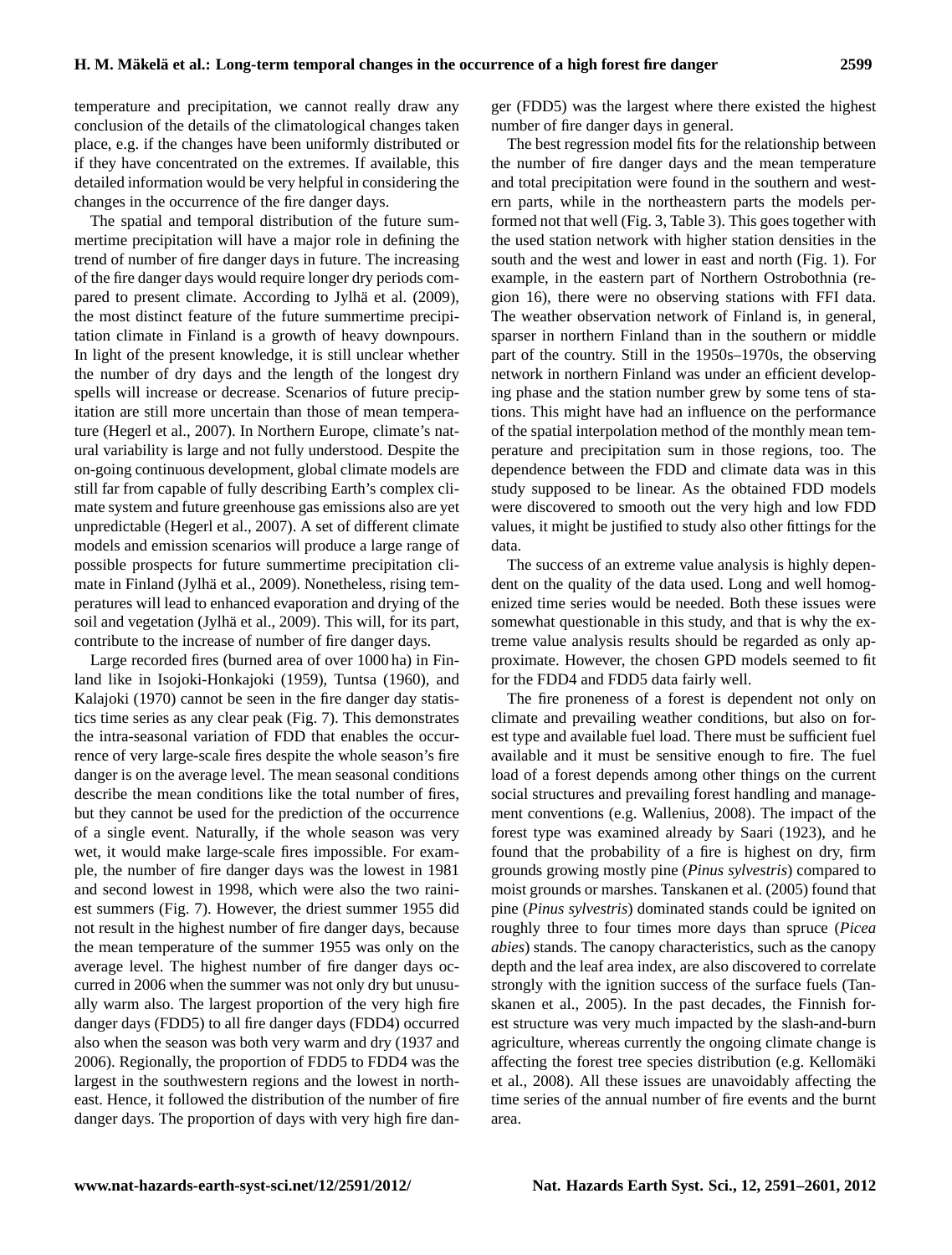Based on the available mean temperature and precipitation data, it is possible to estimate the general fire conditions of a summer, but for more detailed information about the fire season one would need more detailed input data about the weather conditions, the land use and the socio-economical factors, among others. However, the consideration of all the factors contributing to the fire proneness of the surroundings would require analyses of extensive data sets. The analyses presented here indicate only the mean climatological precondition of fire occurrence.

*Acknowledgements.* This study was carried out within the EU 7th FP Project FUME (grant agreement no. 243888). The Finnish Rescue Services is acknowledged for providing access to the fire statistics in the PRONTO database. Timo Heikkilä is thanked for sharing information about the conflagrations in Finland. Hilppa Gregow is thanked for her comments on the manuscript. Comments from the two anonymous referees were valuable in improving the manuscript.

Edited by: R. Lasaponara Reviewed by: two anonymous referees

# **References**

- Coles, S.: An Introduction to Statistical Modeling of Extreme Values. Springer-Verlag, London, 208 pp., 2001.
- Finnish Forest Research Institute: Finnish Statistical Yearbook of Forestry, Finnish Forest Research, Institute, 472 pp., 2010 (in Finnish with summary and captions in English).
- Finnish Ministry of Agriculture and Forestry: Suomen metsät, Kestävän metsätalouden kriteereihin ja indikaattoreihin perustuen, Maa- ja metsätalousministeriön asettaman asiantuntijaryhmän loppuraportti, Maa-ja metsätalousministeriö 7/2007, 99 pp., 2007 (in Finnish).
- Finnish Rescue Service database, PRONTO, [http://prontonet.fi,](http://prontonet.fi) last access: 8 December 2011.
- Gilleland, E. and Katz, R. W.: Extremes Toolkit (extRemes): Weather and climate applications of extreme value statistics, Tutorial, 125 pp., 2005.
- Hardy, C. C.: Wildland fire hazard and risk: Problems, definitions, and context, Forest Ecol. Manag., 211, 73–82, 2005.
- Hegerl, G. C., Zwiers, F. W., Braconnot, P., Gillett, N. P., Luo, Y., Marengo Orsini, J. A., Nicholls, N., Penner, J. E., and Stott, P. A.: Understanding and Attributing Climate Change, in: Climate Change 2007: The Physical Science Basis. Contribution of Working Group I to the Fourth Assessment Report of the Intergovernmental Panel on Climate Change, edited by: Solomon, S., Qin, D., Manning, M., Chen, Z., Marquis, M., Averyt, K. B., Tignor M., and Miller, H. L., Cambridge University Press, Cambridge, United Kingdom and New York, NY, USA, 2007.
- Heikinheimo, M., Venäläinen, A., and Tourula, T.: A soil moisture index for the assessment of forest fire potential in the boreal zone, EUR 18328-COST 77, 79, 711, in: Proceedings of the international symposium on applied agrometeorology and agroclimatology, edited by: Dalezios, N. R., 549–555, 1998.
- Heino, R.: Climate in Finland during the period of meteorological observations, Finnish Meteorological Institute Contributions, No. 12, 209 pp., 1994.
- Henttonen, H.: Kriging in Interpolating July Mean Temperatures and Precipitation Sums, Reports from the Department of Statistics University of Jyväskylä, Finland, no. 12, 41 pp., 1991.
- Jylhä, K., Ruosteenoja, K., Räisänen, J., Venäläinen, A., Tuomenvirta, H., Ruokolainen, L., Saku, S., and Seitola, T.: The changing climate in Finland: estimates for adaptation studies, ACCLIM project report 2009, Finnish Meteorological Institute, Reports 2009:4, 102 pp., 2009 (in Finnish abstract, extended abstract and captions for figures and tables also in English).
- Kellomaki, S., Peltola, H., Nuutinen, T., Korhonen, K. T., and ¨ Strandman, H.: Sensitivity of managed boreal forests in Finland to climate change, with implications for adaptive management, Philos. T. Roy. Soc. B, 363, 2339–2349, 2008.
- Kilpeläinen, A., Kellomäki, S., Strandman, H., and Venäläinen, A.: Climate change impacts on forest fire potential in boreal conditions in Finland, Climatic Change, 103, 383–398, 2010.
- Laitakari, E.: Metsähallinnon vuosisataistaival 1859–1959, Metsähallitus, Helsinki. Silva Fenn., 107, 447 pp., 1960 (in Finnish).
- Monteith, J. L.: Evaporation and surface temperature, Q. J. R. Meteorol. Soc., 107, 1–27, 1981.
- NWCG (National Wildfire Coordinating Group): Glossary of Wildland Fire Terminology, [http://www.nwcg.gov/pms/pubs/pubs.](http://www.nwcg.gov/pms/pubs/pubs.htm.) [htm.,](http://www.nwcg.gov/pms/pubs/pubs.htm.) 2011.
- Pyne, S. J.: Fire a brief history. University of Washington Press, Seattle & London, 204 pp., 2001.
- Ripley, B. D.: Spatial Statistics, John Wiley & Sons, New York, 255 pp., 1981.
- Saari, E.: Kuloista etupäässä Suomen valtionmetsiä silmällä pitäen, Suomalaisen Krjallisuuden Seuran kirjapainon O.Y., Helsinki, 155 pp., 1923 (Forest fires in Finland with special reference to state forests, in Finnish with a summary and captions in English).
- Tanskanen, H. and Venäläinen, A.: The relationship between fire activity and fire indices at different stages of the growing season in Finland, Boreal Environ. Res., 13, 285–302, 2008.
- Tanskanen, H., Venäläinen, A., Puttonen, P., and Granström, A.: Impact of stand structures on surface fire ignition potential in *Picea abies* and *Pinus sylvestris* forests in southern Finland, Can. J. Forest Res., 35, 410–420, 2005.
- Tietäväinen, H., Tuomenvirta, H., and Venäläinen, A.: Annual and seasonal mean temperatures in Finland during the last 160 years based on gridded temperature data, Int. J. Climatol., 30, 2247– 2256, 2010.
- Tuomenvirta, H.: Reliable estimation of climatic variations in Finland. PhD dissertation. Finnish Meteorological Insitute, Contributions, 43, 158 pp., 2004.
- Van Wagner, C. E.: Development and structure of the Canadian Forest Fire Weather Index System, Canadian Forest Service Forestry Technical Report, 35, 36 pp., 1987.
- Vajda, A., Mäkelä, H. M., and Venäläinen, A.: Evaluation of two fire danger rating methods in the boreal forest environment (Finland), Boreal Environ. Res., in review, 2012.
- Venäläinen, A., and Heikinheimo, M.: The Finnish forest fire index calculation system, in: Early warning systems for natural disaster reduction, edited by: Zschau, J. and Kuppers, A., Springer, Berlin, 645–648, 2003.